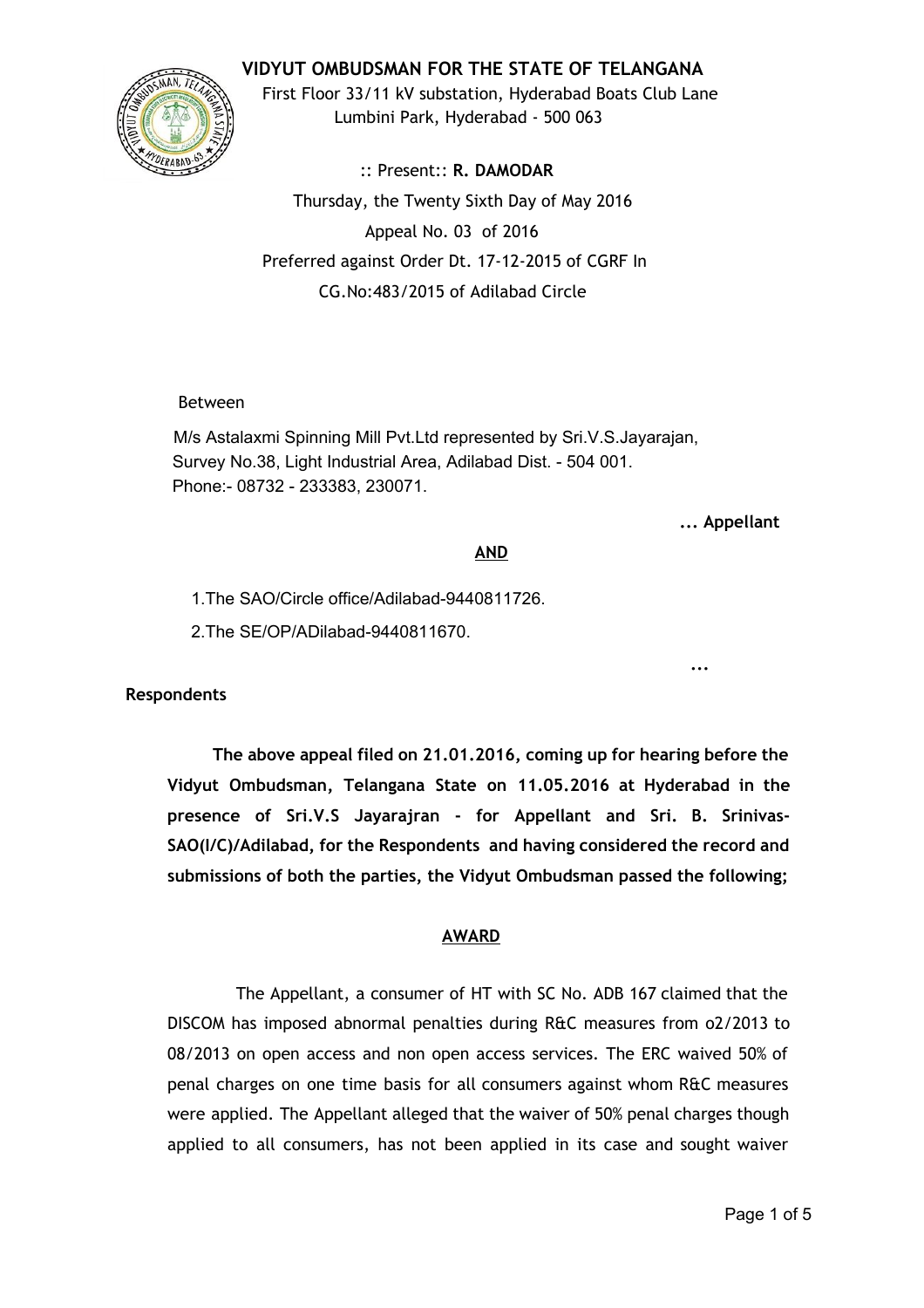through a complaint lodged with the CGRF.

2. The 1st Respondent/SAO submitted a report before the CGRF stating that the waiver of 50% of the penalties charged during R&C measures has not been applied in the case of the Appellant, because of the pendency of W.P.NO. 115 of 2014.

3. After considering the material on record, the CGRF by relying on Clause of 2.37 of Regulation 3 of 2015 of TSERC which is to the effect that "Where proceedings in respect of the same matter or issue between the same complainant and the licensee are pending before any court, tribunal, arbitrator or any other authority, or a decree or award or a final order has already been passed by any such court,tribunal,, arbitrator or authority as the case may be" the grievance may be rejected at any stage, has dismissed the complaint, in view of pendency of WP.No. 115 of 2014 through the impugned orders.

4. Aggrieved and not satisfied with the impugned orders, the Appellant preferred the present Appeal seeking waiver of 50% of penalties to its Service Connection No. ADB 167, charged during R&C period towards PDL (Permitted Demand Limit) and PCL (Permitted Consumption Limit).

5. The Appellant claimed that without calling for hearing, the impugned order has been passed which is not legal.

6. The 2nd Respondent/SE/OP/ADB through a letter dt.30.4.2016 stated in the Appeal that the Hon'ble High Court of AP in the interim orders in W.P.M.P.No. 127 of 2014 directed that "there shall be interim direction as prayed for on the condition of petitioner company depositing 50% of penal charges within 4 weeks from today. The amounts already paid by petitioner company shall be given credit to" as modified by the order dt.30‐01‐2014 in W.P.M.P.No. 3076/2014 "the interim order dt.3.1.14 is modified to the effect that there shall be an interim direction on the condition of the petitioner depositing 50% of the bill amounts to be paid within two(2) weeks from today."

7. The 2nd Respondent stated that since W.P.No. 115 of 2014 filed by the Appellant is pending resolution by the Hon'ble High Court, the waiver of 50% of penal charges during R&C measures towards PDL & PCL was not considered.

8. After hearing arguments and on consideration of the material on record, the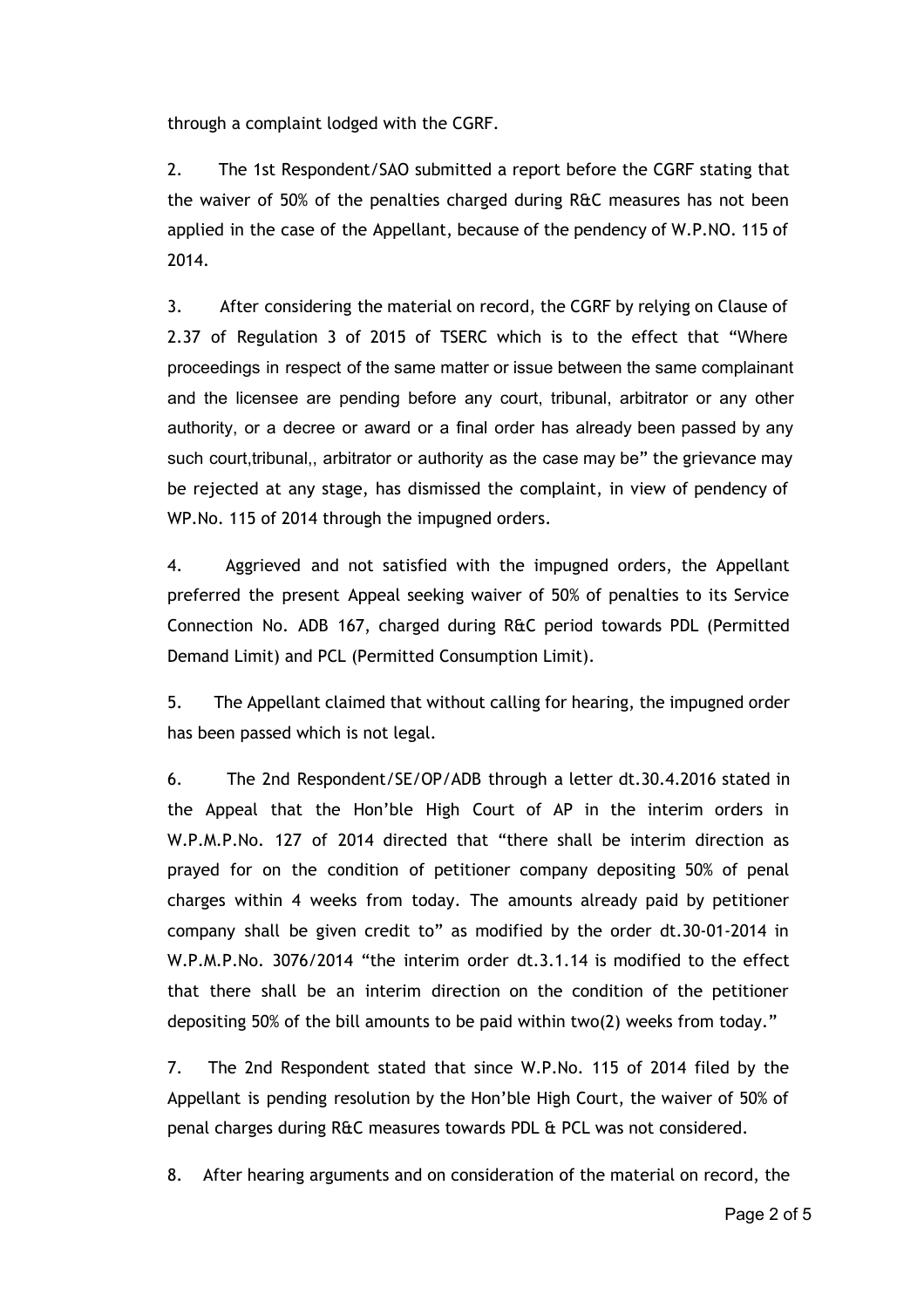following issues arise for determination:

i. Whether the Appellant is entitled to waiver of 50% of penal charges towards PDL & PCL during R&C measures, pending W.P.No. 115 of 2014? ii. Whether the impugned orders are liable to be set aside?

#### **ISSUES 1&2**

9. The entitlement of the Appellant company for waiver of 50% penalties charged towards PDL & PCL during R&C measures is admitted by the Respondents. It is also clear from the proceedings No. APERC/Secy/154/2013 dt.8.8.2013, the penal charges levied during R&C measures to an extent of 50% was waived for all consumers by way of adjustment against the future bills.

10. The Appellant claimed that the Respondents admitted that the waiver of 50% penalties was not given to the Appellant because of the pending Writ Petition filed by the Appellant. The Appellant correctly contended that the pendency of the Writ Petition is not a bar to apply the waiver since the issue involved in the Writ Petition is different from the present issue of waiver of 50% of R&C penalties. A perusal of the prayer in the Writ Petition affidavit makes the point clear. The Appellant filed W.P.No. 115 of 2014 seeking the following relief:

" for the reasons stated above it is therefore prayed that this Hon'ble court may be pleased to issue any writ, Order or Direction, more particularly in the nature of Writ of Mandamus declaring the action of the Respondents in determining the payment of electricity charges vide demand notices the latest dt.23.10.2013 and 10.12.2013 on the basis of demand and consumption calculated by taking block of 15 minutes as a unit for determining compliance of R&C measures and further threatening to disconnect the electricity to the petitioner's premises on failure to produce the proof of payment of the illegally demanded amount as illegal, arbitrary, unconstitutional and consequently to set aside the demand notices dt.23.10.2013 and 10.12.2013 and pass further order or other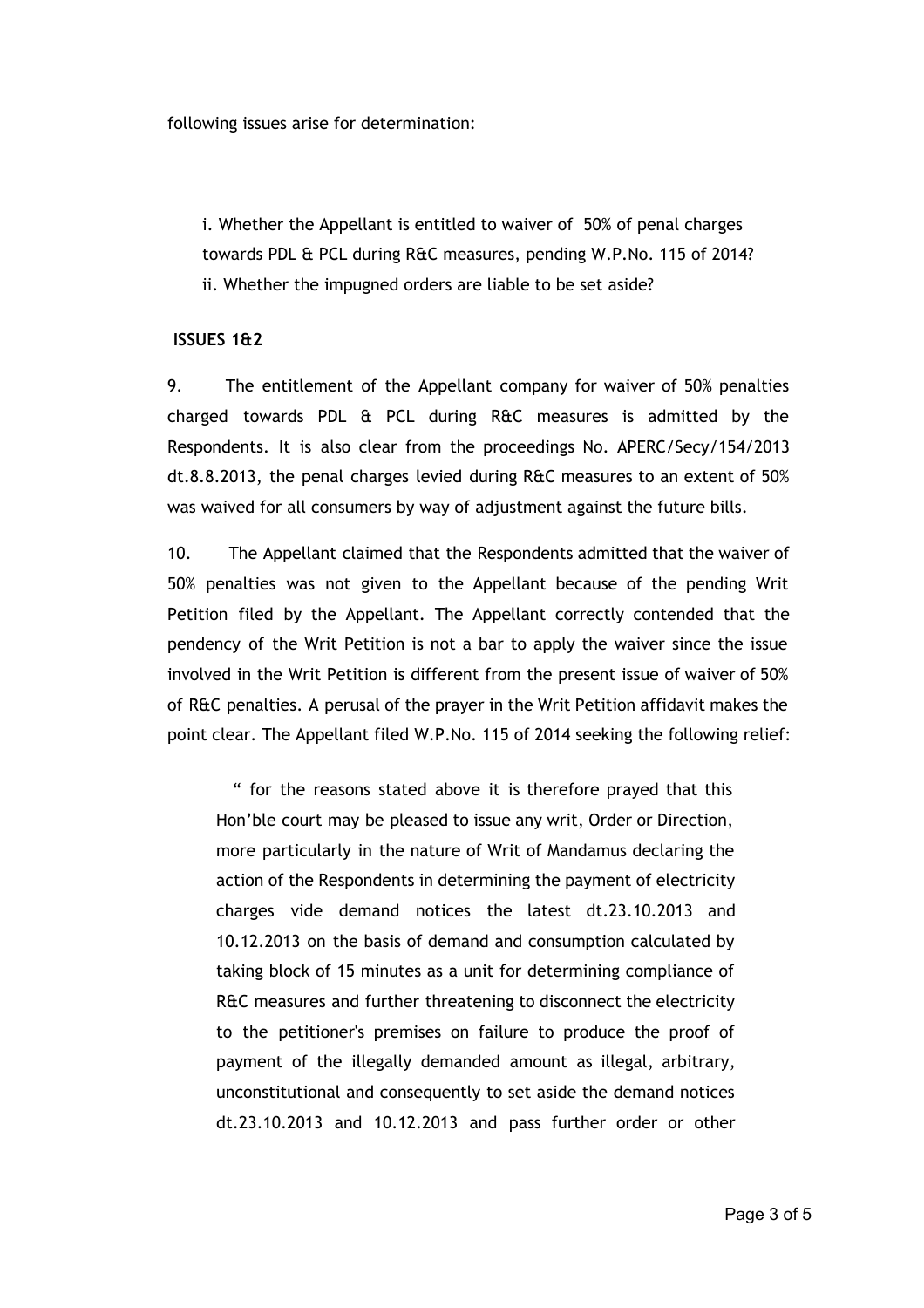orders in the interest of justice."

"In the interim it is therefore prayed that this Hon'ble court may be pleased to stay all further action in pursuance of the revised demand notices dt.23.10.2013 and 10.12.2013 issued by the 1st Respondent including disconnection of electricity in the petitioner's premises pending disposal of the Writ Petition……"

11. The Appellant also raised its grievance in the Writ Petition against the Respondents for non treating the service as a continuous process industry in levying R&C penalties from the month of September to November,2012.

12. The Respondents claimed that when a writ Petition is pending regarding R&C measures, the question of waiver is not considered because of Clause 2.37 of Regulation 3 of 2015.

13. The Clause 2.37 specifically prohibits CGRF from entertaining any matter or an issue when it is pending between the parties before any court, tribunal authority etc. The Appellant is not questioning the action of the Respondents in not treating it as a continuous process industry in this forum. Similarly the Appellant is not questioning the demand notices dt.23.10.2013 and 10.12.2013 issued by the Respondents for exceeding permitted demand limit and permitted consumption limit for the period from 02/2013 to 07/2013 in this forum. WHen these aspects of the matter are not in issue in the complaint as well as appeal, the relief sought by the Appellant for waiver of 50% of penalties charged during R&C period towards PDL and PCL, which is not subject matter in the writ petition can be decided in this matter. Even if the writ petition is disposed of either way, the waiver of 50% of penalties charged during R&C measures towards PDL and PCL by the Respondents is not affected. The Respondents have to apply the proceedings No. APERC/Secy/154/2013 dt.8.8.2013 to all consumers subjected to R&C measures including the Appellant and waive of 50% of penalties imposed during R&C measures.

14. The rejection of complaint by the CGRF through the impugned orders on the ground that the W.P.No. 115/2014 is pending is not correct, because the matter in issue in the present matter is different than the one in the W.P.No. 115 of 2014 and therefore, the Respondents ought to have accepted the complaint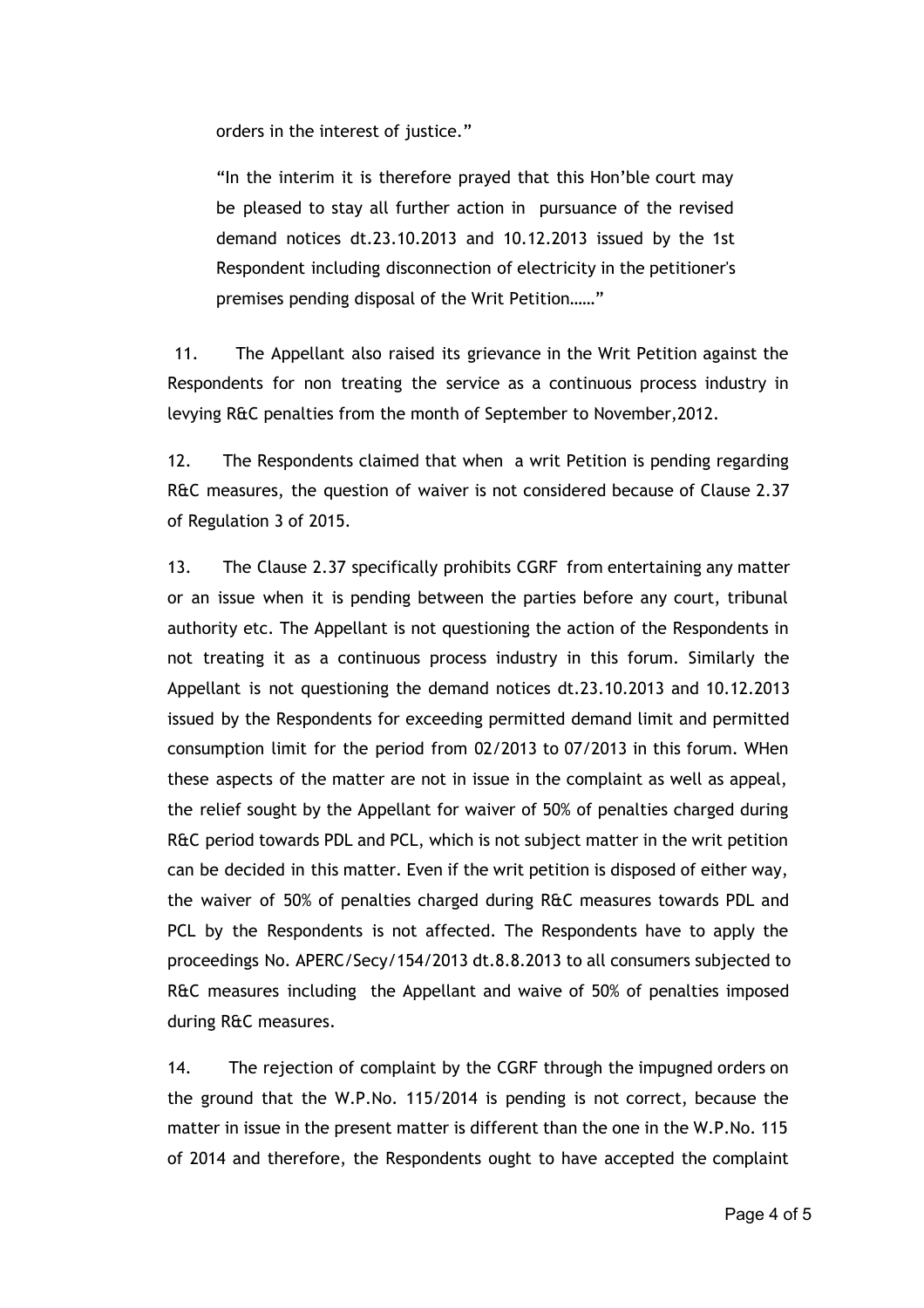and ordered implementation of the proceedings of the ERC dt.8.8.2013 waiving 50% of the penalties imposed on the Appellant during the R&C measures.

15. In view of the aforementioned discussion, both the points are answered accordingly, setting aside the impugned orders.

16. In the result the Appeal is allowed directing:

a. waiver of 50% penalties imposed from 02/2013 to 08/2013 on the Appellant during R&C period towards PDL and PCL as per proceedings APERC/Secy/154/2013 dt.8.8.2013, by way of adjustment against the future bills.

b. and setting aside the impugned orders.

17. This award shall be implemented within 15 days of its receipt at the risk of

penalties as indicated in Clauses 3.38,3.39 and 3.42 of the Regulation 3/2015

of

of

TSERC.

Typed by CCO, Corrected, Signed and Pronounced by me on this the 26th day

May, 2016.

Sd/‐

## **VIDYUT OMBUDSMAN**

1. M/s Astalaxmi Spinning Mill Pvt.Ltd represented by Sri.V.S.Jayarajan,

Survey No.38, Light Industrial Area, Adilabad Dist. - 504 001. Phone:- 08732 - 233383, 230071.t.

- 2. The SAO/Circle office/Adilabad-9440811726.
- 3. The SE/OP/ADilabad-9440811670.

**Copy to:**